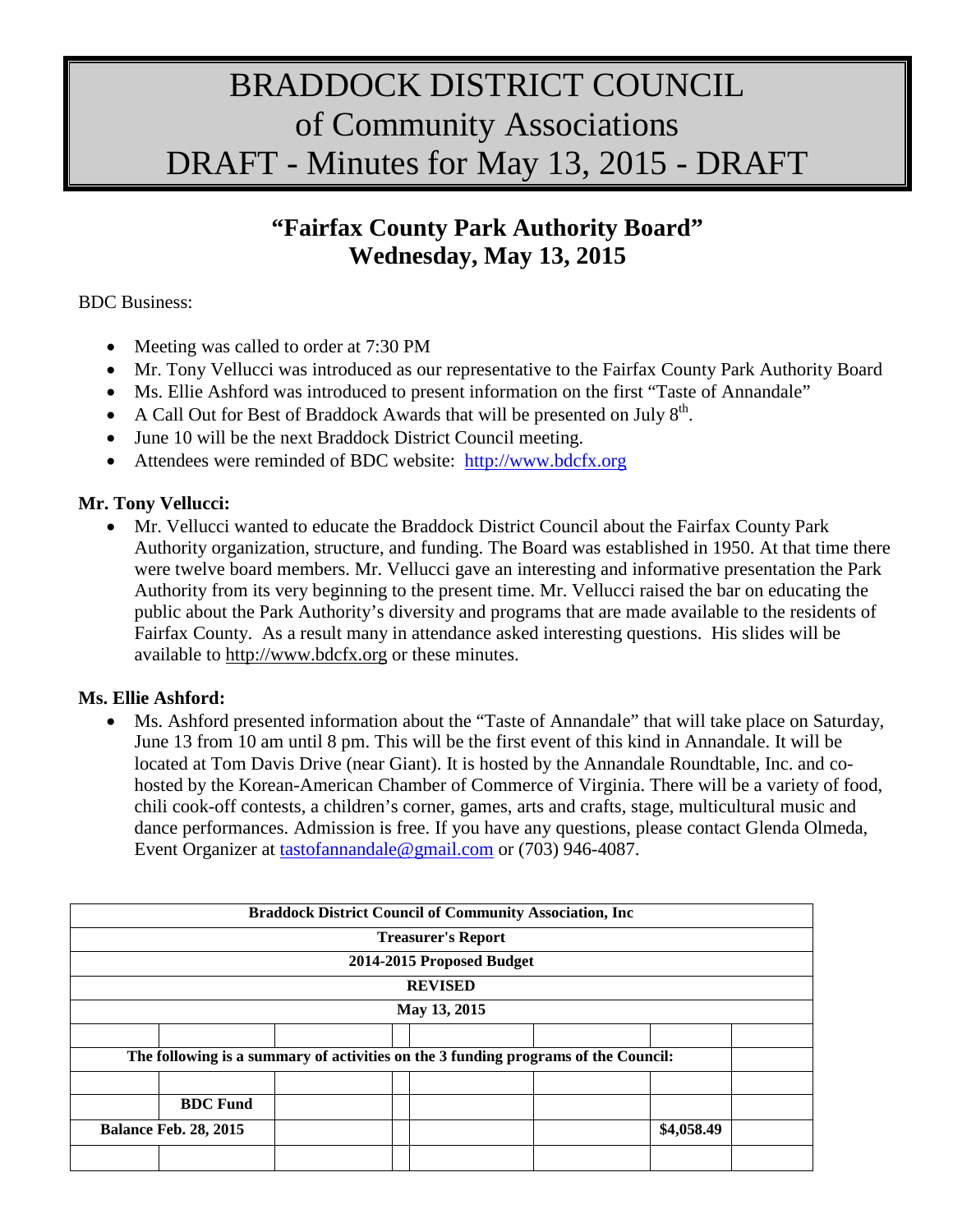|                                                                            |                                     | 14 memberships paid in April                         |                                                                                    |                         |            |                        |  |  |  |  |
|----------------------------------------------------------------------------|-------------------------------------|------------------------------------------------------|------------------------------------------------------------------------------------|-------------------------|------------|------------------------|--|--|--|--|
|                                                                            |                                     |                                                      | total 27 memberships paid                                                          | \$1,481.00              |            |                        |  |  |  |  |
|                                                                            |                                     |                                                      |                                                                                    |                         |            |                        |  |  |  |  |
| <b>Expenses</b>                                                            |                                     |                                                      |                                                                                    |                         |            |                        |  |  |  |  |
| 4/8/2015                                                                   |                                     | <b>Legislative Forum</b>                             | \$137.64                                                                           |                         |            |                        |  |  |  |  |
| 4/20/2015                                                                  |                                     | <b>State Corporation Commission</b>                  | \$25.00                                                                            |                         |            |                        |  |  |  |  |
|                                                                            | Balance April 30, 2015              |                                                      |                                                                                    |                         | \$4,506.85 |                        |  |  |  |  |
|                                                                            |                                     |                                                      |                                                                                    |                         |            |                        |  |  |  |  |
|                                                                            |                                     |                                                      |                                                                                    |                         |            |                        |  |  |  |  |
| <b>Braddock Road Beautification</b>                                        |                                     |                                                      |                                                                                    |                         |            |                        |  |  |  |  |
|                                                                            | Balance April 30, 2015              |                                                      |                                                                                    |                         | \$1,024.96 |                        |  |  |  |  |
|                                                                            |                                     |                                                      |                                                                                    |                         |            |                        |  |  |  |  |
|                                                                            |                                     | <b>Mary Read Memorial</b>                            |                                                                                    |                         |            |                        |  |  |  |  |
|                                                                            | Balance April 30, 2015              |                                                      |                                                                                    |                         | \$111.72   |                        |  |  |  |  |
|                                                                            |                                     |                                                      |                                                                                    |                         |            |                        |  |  |  |  |
|                                                                            |                                     | <b>Total Checking Account Balance - May 13, 2015</b> |                                                                                    |                         | \$5,643.53 |                        |  |  |  |  |
|                                                                            |                                     |                                                      |                                                                                    |                         |            |                        |  |  |  |  |
|                                                                            |                                     |                                                      | <b>BDC 2014-2015</b>                                                               |                         |            |                        |  |  |  |  |
|                                                                            |                                     |                                                      | <b>BUDGET</b>                                                                      |                         |            |                        |  |  |  |  |
|                                                                            |                                     |                                                      |                                                                                    |                         |            |                        |  |  |  |  |
|                                                                            | <b>Balance at beginning of year</b> |                                                      | 2014-2015 dues collected*                                                          |                         |            | \$3,355.29             |  |  |  |  |
|                                                                            |                                     |                                                      |                                                                                    | 27<br>21                |            | \$1,481.00<br>\$919.00 |  |  |  |  |
|                                                                            |                                     |                                                      | 2014-2015 dues Projected*                                                          |                         |            |                        |  |  |  |  |
|                                                                            |                                     | Total funds available - projected                    |                                                                                    | 48                      |            | \$5,755.29             |  |  |  |  |
|                                                                            |                                     |                                                      |                                                                                    |                         |            |                        |  |  |  |  |
|                                                                            |                                     | <b>Information</b>                                   |                                                                                    |                         |            | \$300.00               |  |  |  |  |
|                                                                            |                                     | Forum                                                |                                                                                    |                         |            |                        |  |  |  |  |
|                                                                            |                                     | Legislative<br>Forum                                 |                                                                                    | (Paid - \$137.67)       |            | \$200.00               |  |  |  |  |
|                                                                            |                                     |                                                      | <b>State Corp Commission</b>                                                       | $(Paid - $25.00)$       |            | \$25.00                |  |  |  |  |
|                                                                            |                                     | <b>Best of Braddock</b>                              |                                                                                    |                         |            | \$1,350.00             |  |  |  |  |
|                                                                            |                                     | <b>Web-site</b>                                      |                                                                                    | $(Paid - $166.80)$      |            | \$150.00               |  |  |  |  |
|                                                                            | <b>Administrative cost</b>          |                                                      |                                                                                    |                         |            |                        |  |  |  |  |
|                                                                            |                                     |                                                      | (including mailing and printing)                                                   |                         |            | \$250.00               |  |  |  |  |
|                                                                            |                                     |                                                      |                                                                                    |                         |            | \$2,275.00             |  |  |  |  |
|                                                                            |                                     |                                                      |                                                                                    |                         |            |                        |  |  |  |  |
|                                                                            |                                     | <b>Total expenses</b>                                |                                                                                    | <b>Total - \$191.80</b> |            | \$2,275.00             |  |  |  |  |
|                                                                            |                                     |                                                      |                                                                                    |                         |            |                        |  |  |  |  |
| Projected BDC Balance Aug. 31, 2015                                        |                                     | \$3,480.29                                           |                                                                                    |                         |            |                        |  |  |  |  |
|                                                                            |                                     |                                                      | $*$ 2013-2014 average dues per member -\$50 / 2014-2015 Projected 48 members @\$50 |                         |            |                        |  |  |  |  |
| Projected BDC Balance Aug. 31, 2015 without collecting any additional dues |                                     |                                                      |                                                                                    |                         |            |                        |  |  |  |  |
|                                                                            |                                     |                                                      |                                                                                    |                         |            |                        |  |  |  |  |
|                                                                            | Submitted by:                       |                                                      |                                                                                    |                         |            |                        |  |  |  |  |
|                                                                            | Thomas B McDonald, Jr.              |                                                      |                                                                                    |                         |            |                        |  |  |  |  |
| <b>Treasurer</b>                                                           |                                     | May 13, 2015                                         |                                                                                    |                         |            |                        |  |  |  |  |

There were several member associations present with attendees.